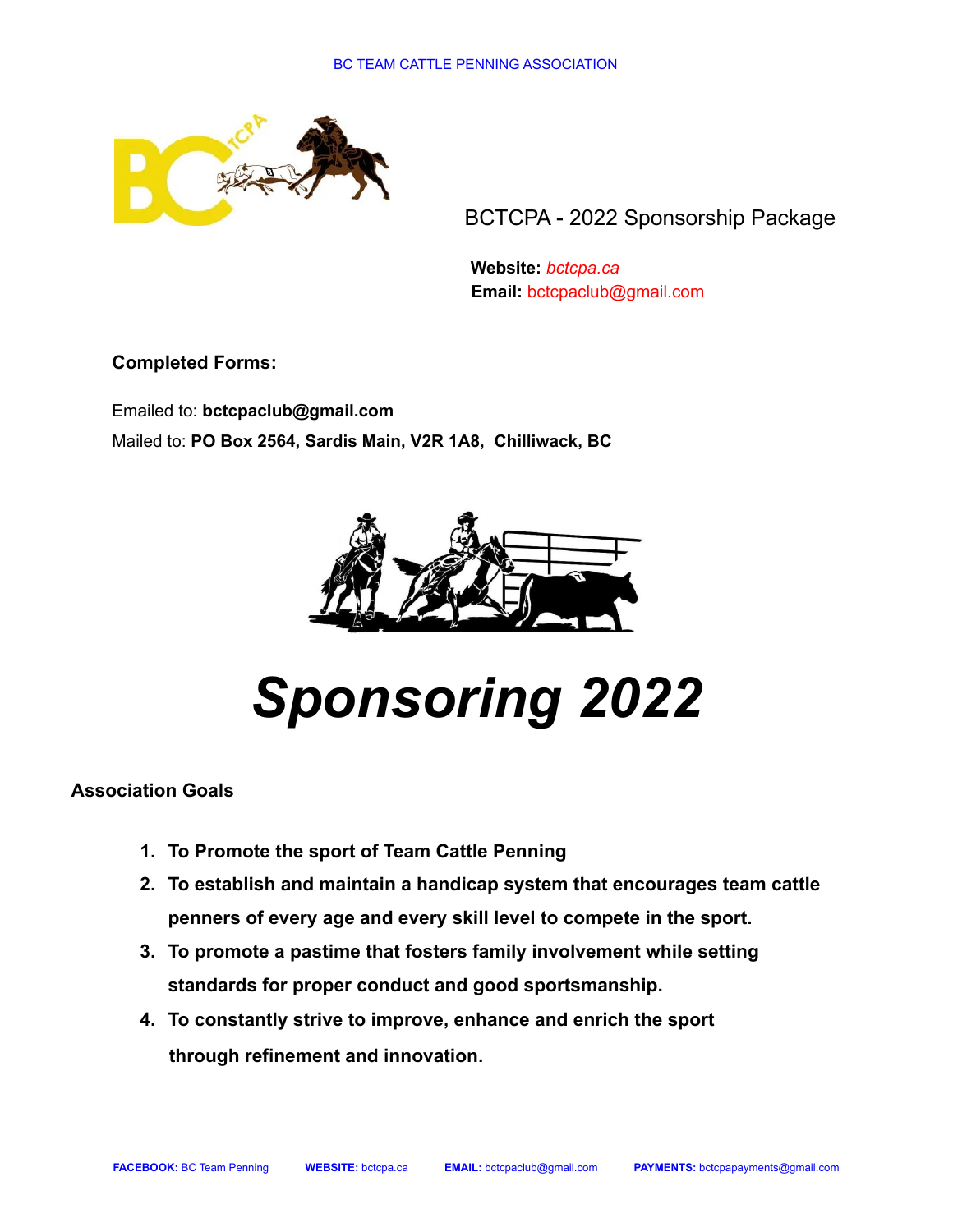

**The sport of team cattle penning is fast becoming one of the major horse related events in Europe, the U.S.A and Canada**

**What is Team Cattle Penning? It's fast, exciting, and action packed!!**

**This is a timed event involving a team of three riders and thirty head of numbered cattle. The purpose of the team of riders is to ride down the arena, gather up three head of the same-numbered cattle out of a herd of 30 cattle, and then bring them back up the arena into a designated pen in less than 60 seconds. It sounds easy but there are rules that need to be followed: Unnecessary roughness is an automatic disqualification, Unsportsmanlike conduct by a team***/***or rider will result in disqualification, riding a horse that is visibly lame, sick, or emaciated, somebody other than the team members spotting cattle from the side lines will be an automatic disqualification, and no wrong numbered cattle across the foul line ends a run, In the event there is a Mechanical Failure or Management Error detected early in the run, the team will be given a restart. Continuing to work cattle after the run has ended may result in a fine. All contestants must wear a western hat or protective helmet, boots and a long sleeved shirt with a collar, western style long pants (jeans) are required. All contestants are encouraged to maintain a western image; in the case of a dress infraction a fine is given.**

**This is a sport the whole family can participate in. There are classes for all levels of riders, including juniors. Each rider is rated or given a number that reflects their ability. Classes are classified to a maximum combined number of the team's ratings to create a level** playing field for all. All you need is a horse, and the will to have a good time. Knowledge of **cattle and the technique can be learned from clinics and from fellow members.**

**We are registered as a nonprofit organization. Our members must attend a specific number of e***v***ents throughout the year to qualify to compete at the BCTCPA Finals.**

Our members also go out and collect sponsorship, and the club has fundraisers throughout the year so that members that have qualified get to ride for prizes and added money.

### **On behalf of our Sponsorship Committee, let us introduce ourselves to you:**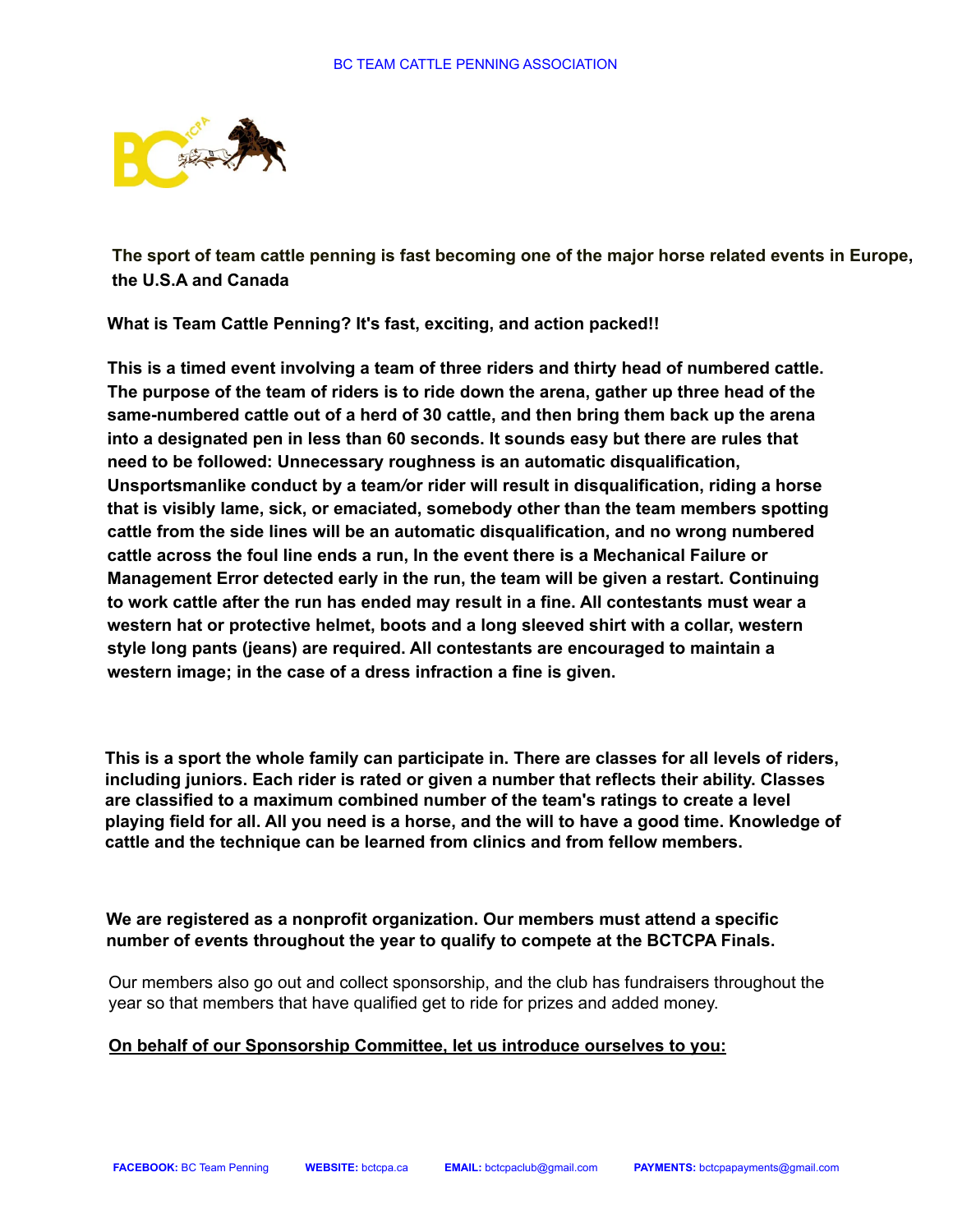

**BCTCPA has a growing number of members who come from all over the province of British Columbia**

**State of Washington and some parts of Alberta**

**The Club was formed 22 years ago and is going stronger today than ever**

**Currently we have 200+ members and as the show season continues it can grow!**

**Our shows are located all over the province but mainly in the interior where cattle supplies are Abundant, we do some shows in the Lower Mainland also**

**Show season is usually March till Sept, then our members head of for the Canadian National Finals In October to finish the season, many compete at the Calgary Stampede under the Agricultural Events organized during the show**

**\*\*\*A new addition to our club, features an amazing video recording system called, Sort Arena, which videos our events, for our spectators to view at the show, competitors to view after the show, as well as a live feed sometimes available for live broadcasting. With this technology we can add logos and names of our amazing sponsors, for our members and spectators to see!**

#### **BCTCPA has priorities and guidelines within the association such as:**

**Promoting the well being of the members who compete, encouraging them to have a fun Time as well as great experience within a safe and conducive environment**

**To be able to return maximum sponsorship monies to our members for entries etc.**

**We strive to encourage new people to join the organization**

**Any sponsorship funds are used for added money at the year-end finals as well as used for Prizes and youth jackets etc. We also add money to each show throughout the competition season**

**Depending on the level of sponsorship, you will receive advertising on our website, brochure, Advertising banners, regular announcements at all of the penning shows, and are BCTCPA's Preferred place to do business**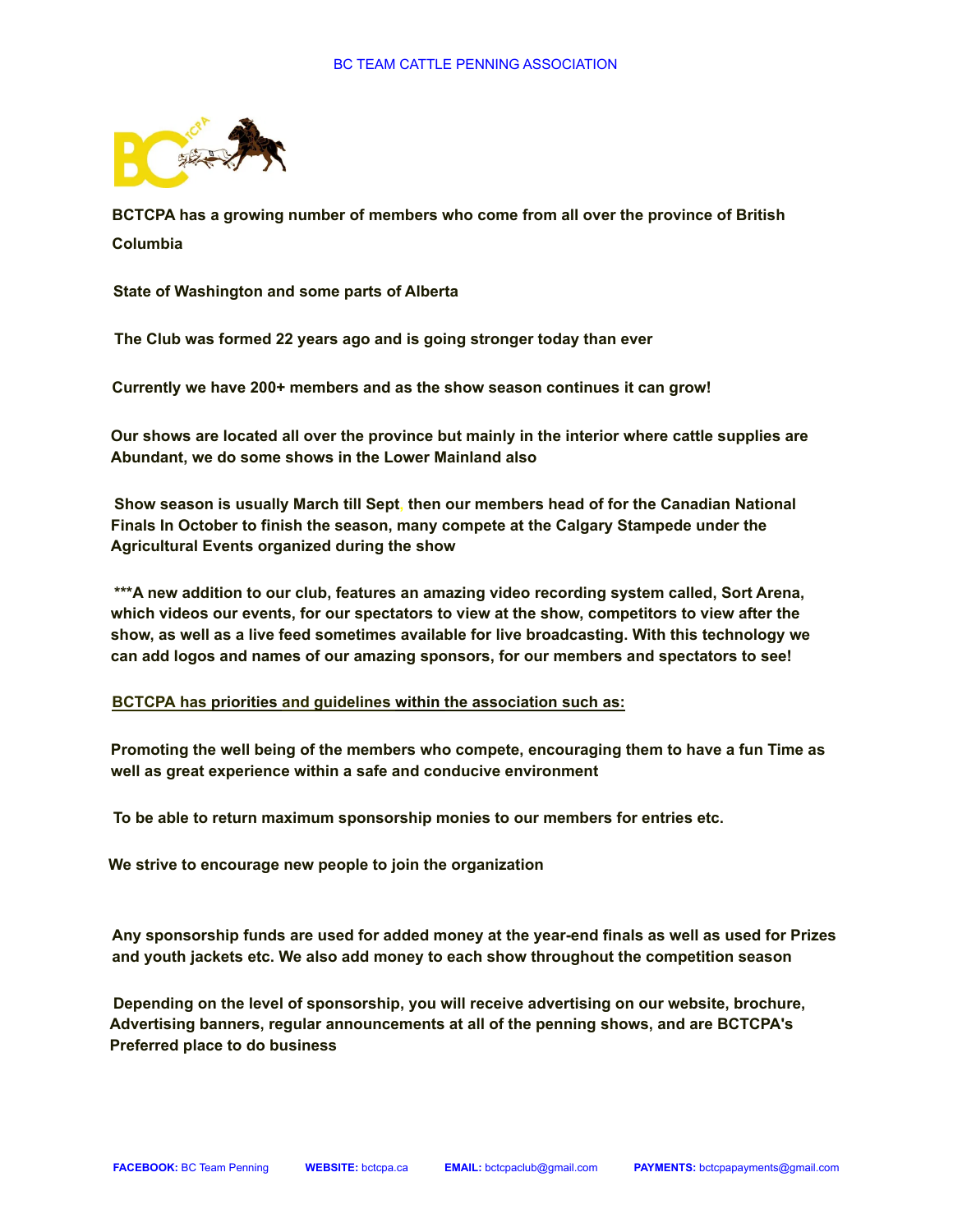

# *\$5000 Platinum Sponsorship*

- Weekly website Advertising
- Permanent display of logo on Website for the year of the sponsor
- Banner display at every show
- Announcement at every show
- Exclusive Trade Show availability at all club shows for your product
- Email flyer with your exclusive advertising to 200+ members
- Advertising in Saddle Up magazine
- Facebook Promotion on our BCTCPA page
- Photos of the winners with your advertising banner
- Run add in the local newspaper (where you do business) thanking the sponsor for the donation
- 1 Cattle number 0-9 in each class will advertise your sponsorship name ( we have *7* classes per show)
- Logo displayed on Sort Arena video system for the year

Sponsor Name/ Company Name: \_\_\_\_\_\_\_\_\_\_\_\_\_\_\_\_\_\_\_\_\_\_\_\_\_\_\_\_\_\_\_\_\_\_\_\_\_\_\_\_\_\_\_\_\_\_\_\_\_ Phone number */* Business Number: \_\_\_\_\_\_\_\_\_\_\_\_\_\_\_\_\_\_\_\_\_\_\_\_\_\_\_\_\_\_\_\_\_\_\_\_\_\_\_\_\_\_\_\_\_\_\_\_ Address of Business/ Sponsor: \_\_\_\_\_\_\_\_\_\_\_\_\_\_\_\_\_\_\_\_\_\_\_\_\_\_\_\_\_\_\_\_\_\_\_\_\_\_\_\_\_\_\_\_\_\_\_\_\_\_\_ Preferred Cattle number 0-9: Amount: \_\_\_\_\_\_\_\_\_\_\_\_\_\_\_\_\_\_\_\_\_\_

Mail Cheques: **PO Box 2564, Sardis Main, Chilliwack, BC** Etransfer: **[bctcpapayments@gmail.com](mailto:bctcpapayments@gmail.com)** (Message, "Sponsorship")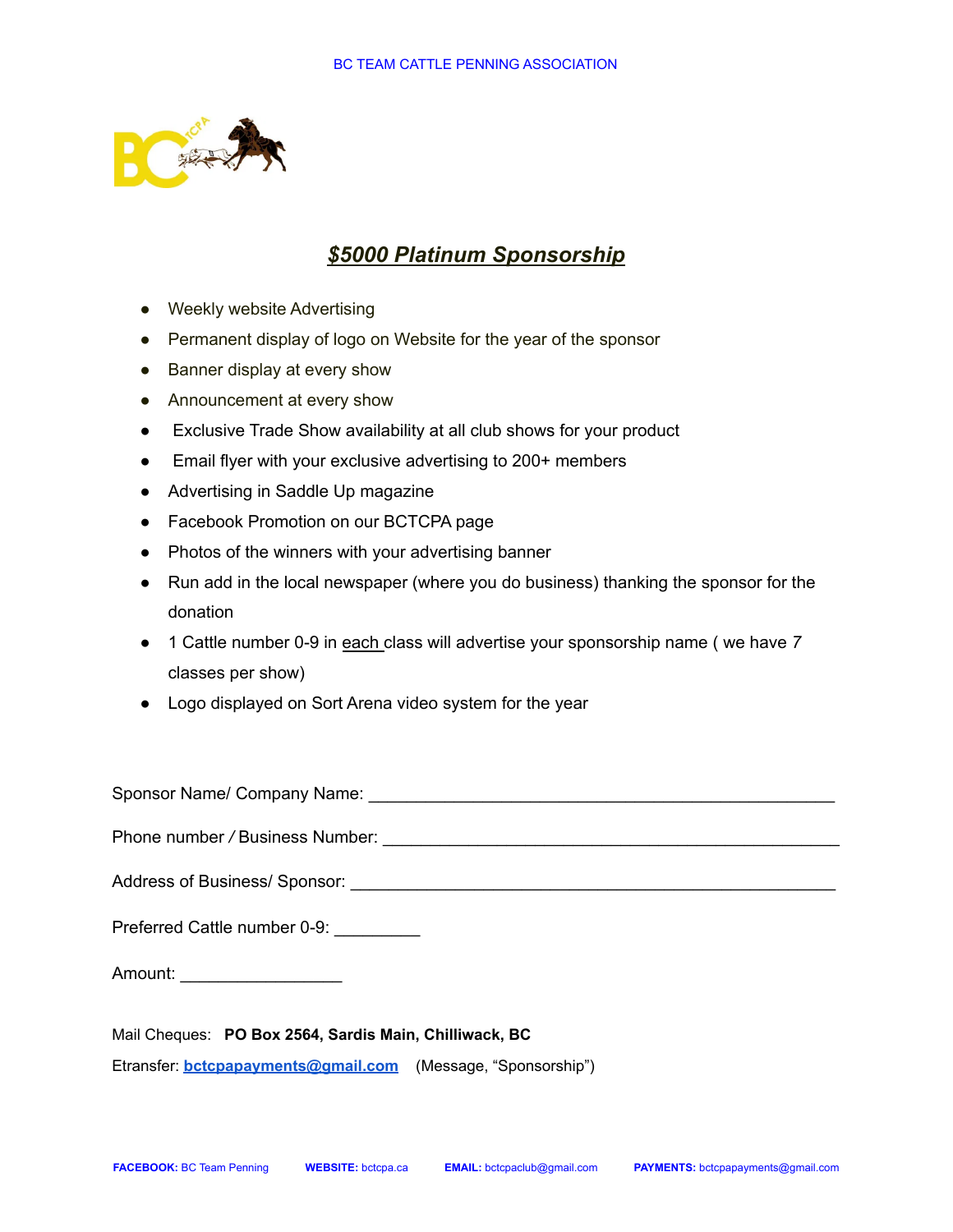

## *\$1000- 4500 Gold Sponsorship*

- Trade Show at an individual penning and the finals
- Permanent display of logo on Website for the year of the sponsor
- Banner display at every show
- Announcement at every show
- Email flyer with your advertising to 200+ members
- Advertising in Saddle Up magazine
- Facebook Promotion on our BCTCPA page
- Photos of the winners with your advertising banner
- 1 Cattle number 0-9 in each class will advertise your sponsorship name (we have 7 classes per show)
- Logo displayed on Sort Arena video system for the year

Sponsor Name/ Company Name:  $\Box$ 

Phone number / Business Number: **With an International Phone number** / Business Number:

Address of Business/ Sponsor: \_\_\_\_\_\_\_\_\_\_\_\_\_\_\_\_\_\_\_\_\_\_\_\_\_\_\_\_\_\_\_\_\_\_\_\_\_\_\_\_\_\_\_\_\_\_\_\_\_\_\_

Preferred Cattle number 0-9: \_\_\_\_\_\_\_\_\_

Amount:

Mail Cheques: **PO Box 2564, Sardis Main, Chilliwack, BC**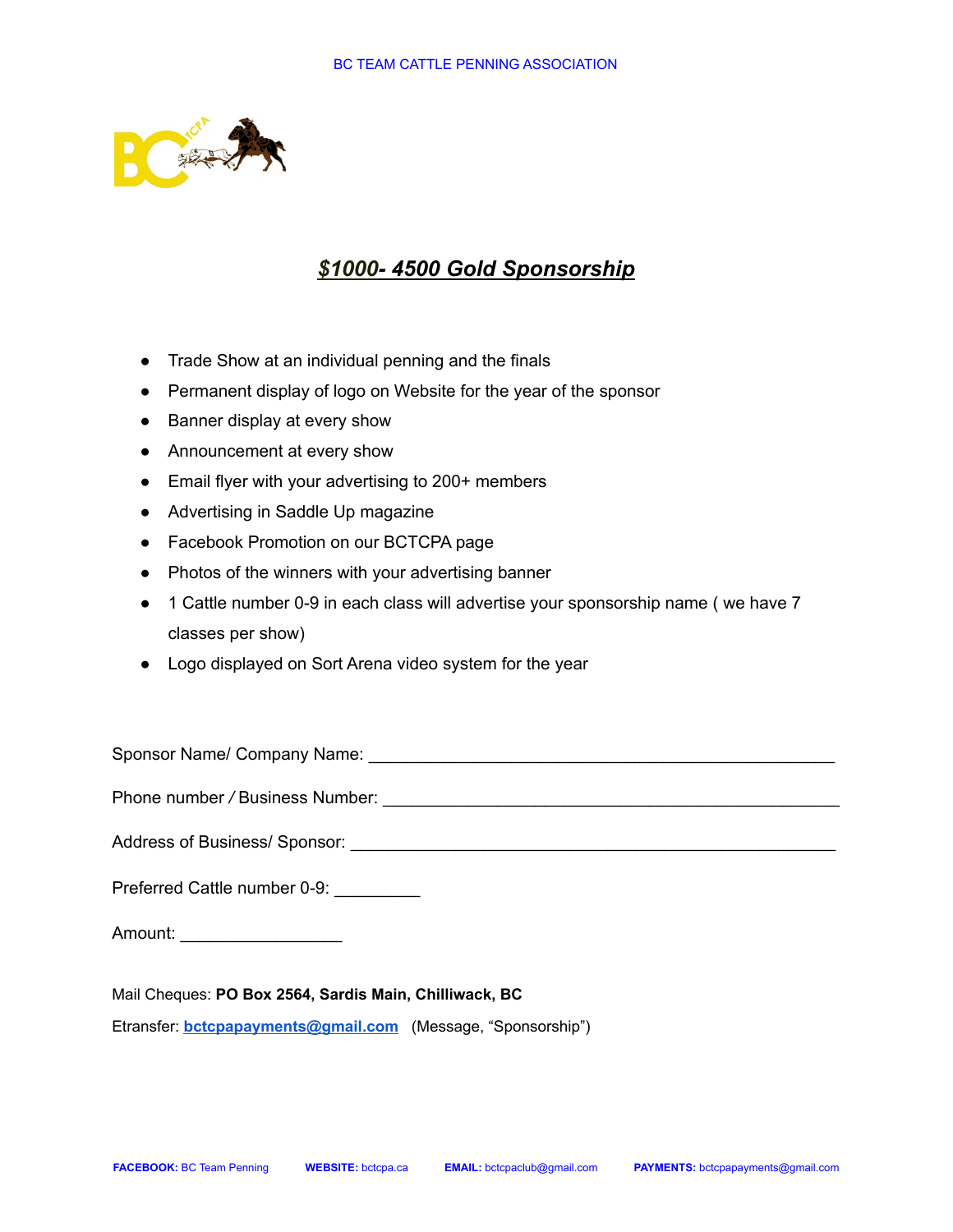

# *\$ 500-900 Silver Sponsorship*

- Permanent display of logo on Website for the year of the sponsor
- Banner display at every show (You provide)
- Announcement at every show
- 1 Cattle number 0-9 in one class will advertise your sponsorship name
- Logo displayed on Sort Arena video system for the year

Sponsor Name/ Company Name:  $\Box$ 

Phone number */* Business Number: \_\_\_\_\_\_\_\_\_\_\_\_\_\_\_\_\_\_\_\_\_\_\_\_\_\_\_\_\_\_\_\_\_\_\_\_\_\_\_\_\_\_\_\_\_\_\_\_

Address of Business/ Sponsor: \_\_\_\_\_\_\_\_\_\_\_\_\_\_\_\_\_\_\_\_\_\_\_\_\_\_\_\_\_\_\_\_\_\_\_\_\_\_\_\_\_\_\_\_\_\_\_\_\_\_\_

Preferred Cattle number 0-9:

Preferred Class: \_\_\_\_\_\_\_\_\_\_\_\_\_

Amount:

Mail Cheques: **PO Box 2564, Sardis Main, Chilliwack, BC**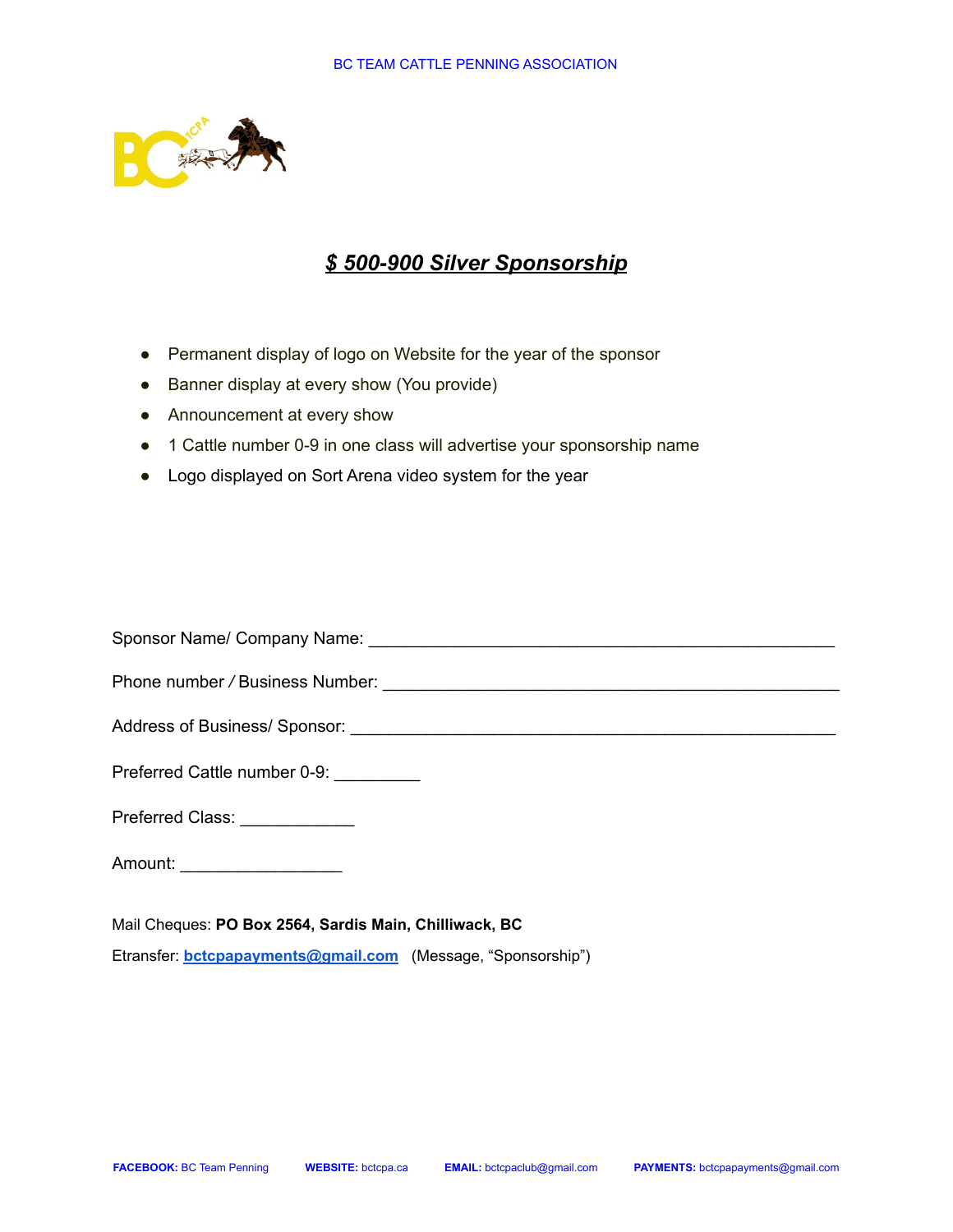

# *\$300 Bronze Sponsorship*

- Permanent display of logo on Website for the year of the sponsor
- Banner display at every show (You provide)
- Announcement at every show
- 1 Cattle number 0-9 in one class will advertise your sponsorship name
- Logo displayed on Sort Arena video system for the year

Sponsor Name/ Company Name: \_\_\_\_\_\_\_\_\_\_\_\_\_\_\_\_\_\_\_\_\_\_\_\_\_\_\_\_\_\_\_\_\_\_\_\_\_\_\_\_\_\_\_\_\_\_\_\_\_ Phone number */* Business Number: \_\_\_\_\_\_\_\_\_\_\_\_\_\_\_\_\_\_\_\_\_\_\_\_\_\_\_\_\_\_\_\_\_\_\_\_\_\_\_\_\_\_\_\_\_\_\_\_ Address of Business/ Sponsor: \_\_\_\_\_\_\_\_\_\_\_\_\_\_\_\_\_\_\_\_\_\_\_\_\_\_\_\_\_\_\_\_\_\_\_\_\_\_\_\_\_\_\_\_\_\_\_\_\_\_\_ Preferred Cattle number 0-9: Preferred Class:

Amount: \_\_\_\_\_\_\_\_\_\_\_\_\_\_\_\_\_\_\_\_

Mail Cheques: **PO Box 2564, Sardis Main, Chilliwack, BC**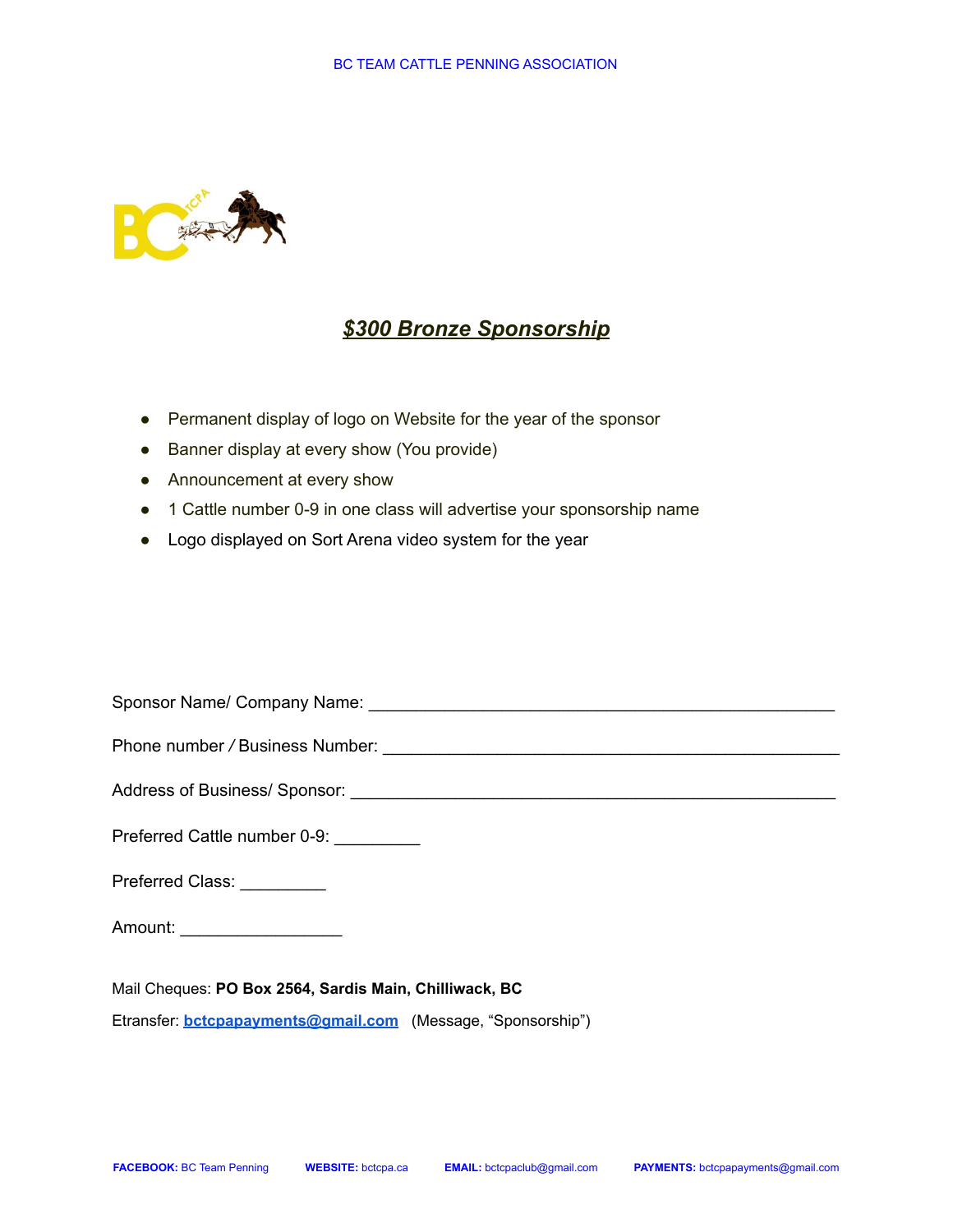

# *\$100 - Cattle Number Sponsors*

● Advertising on our website / Announcement when cattle number is called

## *Open/ 12 Incentive Class: \$ 100*

| Preferred Cattle Number: __________6 | Announce / Private (Please Circle) |
|--------------------------------------|------------------------------------|
| Amount:__100                         |                                    |
| 10/8 Incentive Class: \$100          |                                    |
|                                      |                                    |
| Preferred Cattle Number: __________  | Announce / Private (Please Circle) |
| Amount:                              |                                    |
| 7 Class: \$100                       |                                    |
|                                      |                                    |
| Preferred Cattle Number: _________   | Announce / Private (Please Circle) |
| Amount:                              |                                    |
| 5 Class: \$100                       |                                    |
|                                      |                                    |
| Preferred Cattle Number: __________  | Announce / Private (Please Circle) |
|                                      |                                    |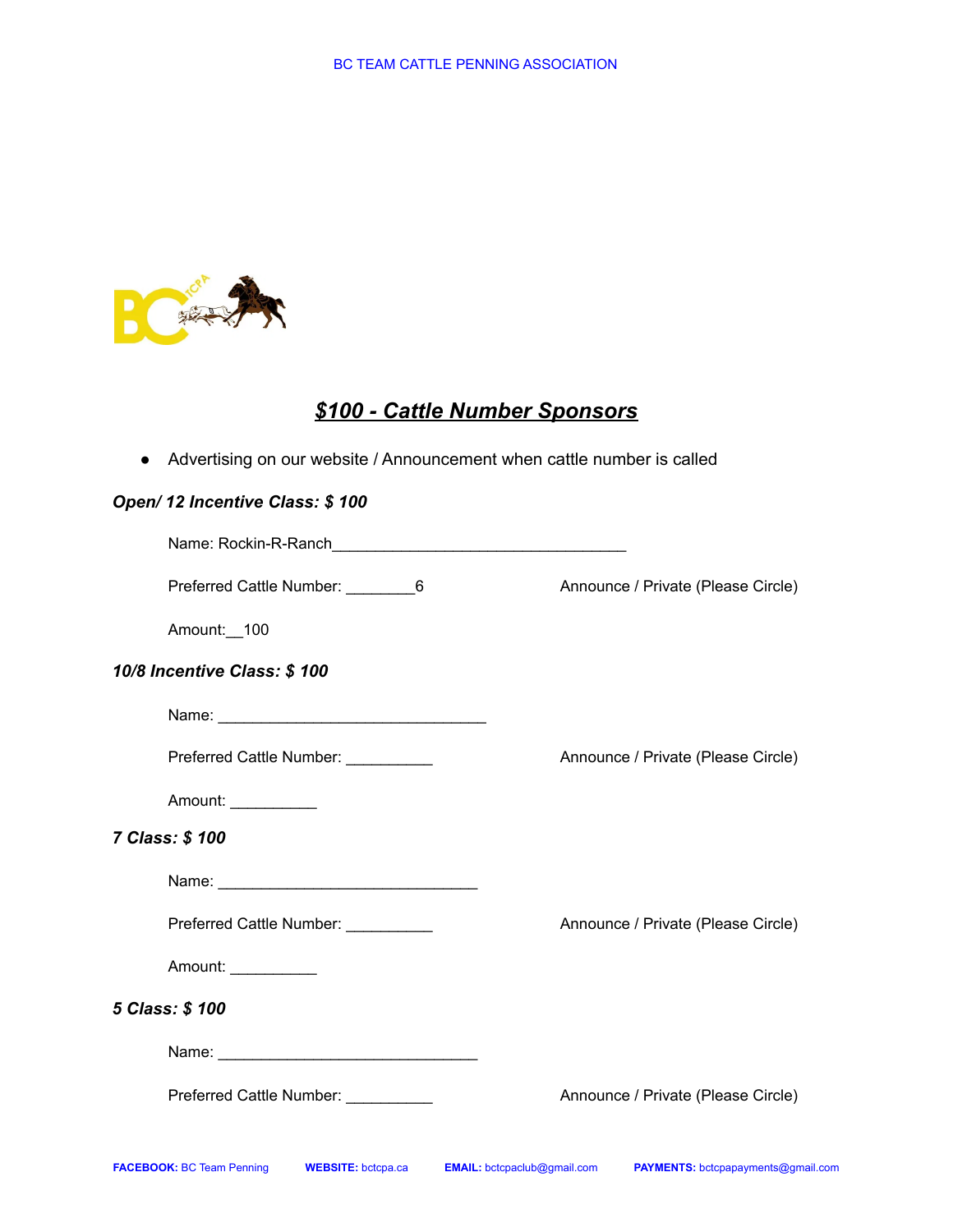Amount: \_\_\_\_\_\_\_\_\_\_



# *\$25-50 Cattle Number Sponsors*

● Advertising on our website / Announcement when cattle number is called

### **Senior Youth Class:**

| Name: |  |  |  |
|-------|--|--|--|
|       |  |  |  |

Preferred Cattle Number: \_\_\_\_\_\_\_\_\_\_ Announce / Private (Please Circle)

Amount: \_\_\_\_\_\_\_\_\_\_

#### **Junior Youth:**

| Name: |  |  |  |  |  |
|-------|--|--|--|--|--|
|       |  |  |  |  |  |

Preferred Cattle Number: \_\_\_\_\_\_\_\_\_\_ Announce / Private (Please Circle)

Amount: \_\_\_\_\_\_\_\_\_\_

#### **2+ Class:**

Name: \_\_\_\_\_\_\_\_\_\_\_\_\_\_\_\_\_\_\_\_\_\_\_\_\_\_\_\_\_\_

Preferred Cattle Number: \_\_\_\_\_\_\_\_\_\_ Announce / Private (Please Circle)

Amount: \_\_\_\_\_\_\_\_\_\_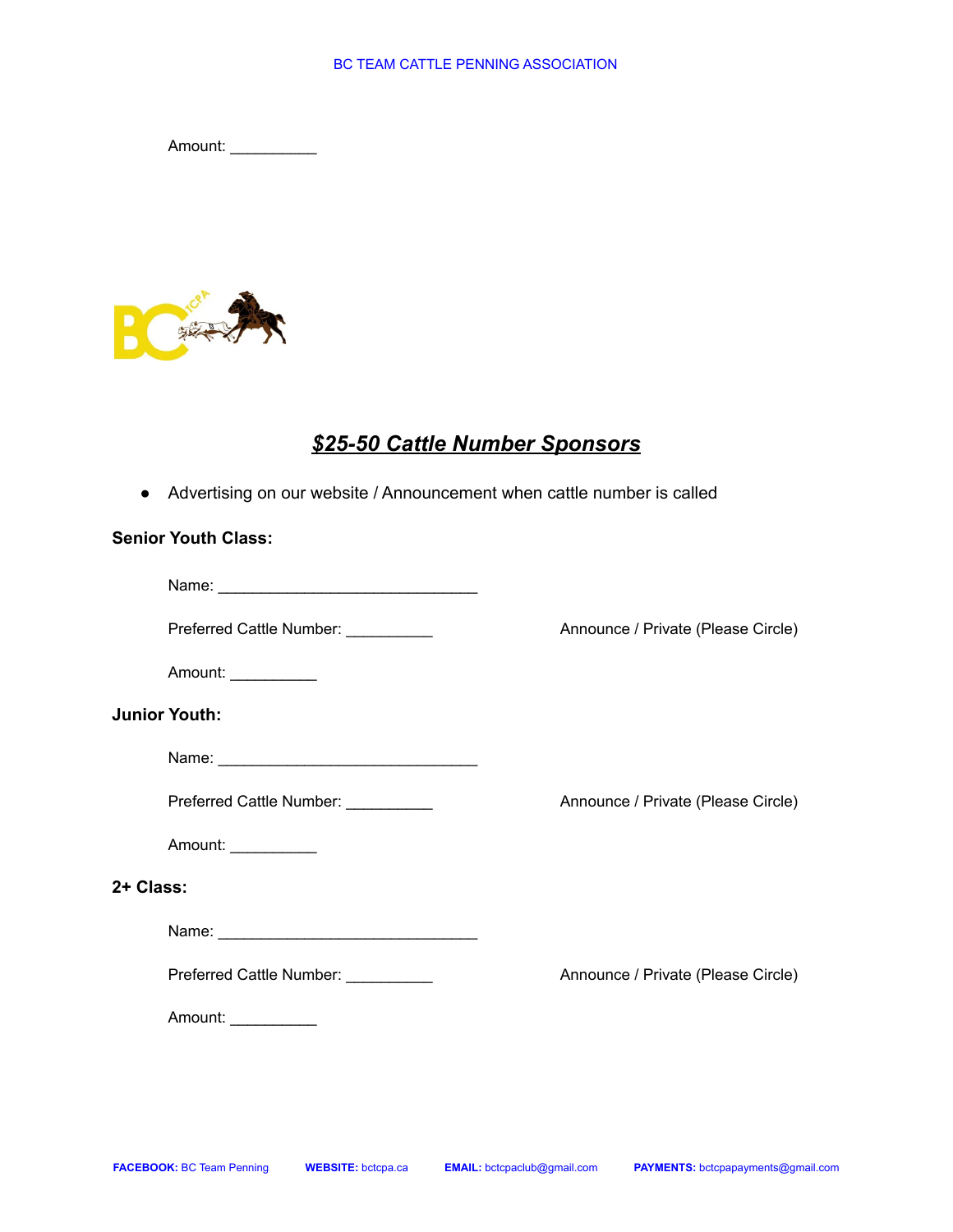#### BC TEAM CATTLE PENNING ASSOCIATION

Mail Cheques: **PO Box 2564, Sardis Main, Chilliwack, BC**

Etransfer: **[bctcpapayments@gmail.com](mailto:bctcpapayments@gmail.com)** (Message, "Sponsorship")



# *Award Sponsors*

### **Advantages:**

- Permanent display of logo on Website for the year of the sponsor
- Banner display at every show (You provide)
- Announcement at every show
- Name engraved into sponsored prize (Buckles, Saddles, Blankets)

### **Needing the following Award Sponsors:**

- Saddle Sponsor
- BC Finals Buckle Sponsors (All Classes)
- One Class Buckle Sponsors (3 Buckles to winners for Year End Finals, or any show they desire)
- Youth Class Sponsor
- 2+ Class Sponsor

| Sponsor Name/ Company Name: \\compan_{\sigma_{\sigma_{\sigma_{\sigma_{\sigma_{\sigma_{\sigma_{\sigma_{\sigma_{\sigma_{\sigma_{\sigma_{\sigma_{\sigma_{\sigma_{\sigma_{\sigma_{\sigma_{\sigma_{\sigma_{\sigma_{\sigma_{\sigma_{ |
|--------------------------------------------------------------------------------------------------------------------------------------------------------------------------------------------------------------------------------|
|                                                                                                                                                                                                                                |
| Address of Business/Sponsor: 2008 2009 2010 2010 2010 2011 2012 2013 2014 2016 2017 2018 2019 2019 2017 2018 20                                                                                                                |
| Preferred Cattle number 0-9:                                                                                                                                                                                                   |
| Amount: ____________________                                                                                                                                                                                                   |